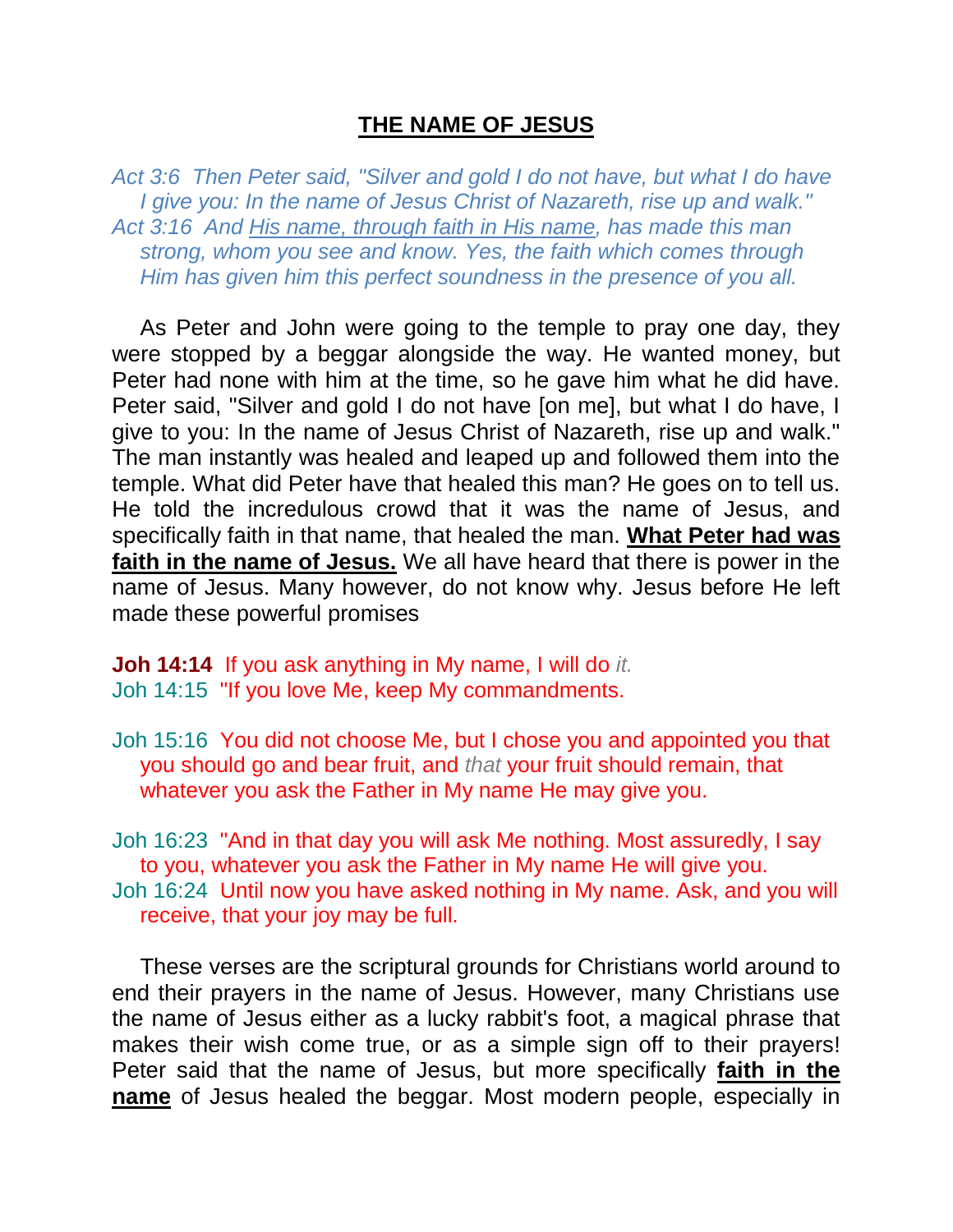the western world, do not grasp the meaning of a name. In bible times a name was very significant. Here is what some noted scholars have to say about what the word "name" meant in biblical language:

*International Standard Bible Encyclopedia- The word for "name" in the Old Testament is* shēm. *Besides designating persons, the name also stands for fame, renown, reputation, character gained or expressed.* 

*In the New Testament* ónoma *also has the significance of denoting the "character," or "work" of the person*

*Joseph Thayer- A name is used for everything which the name covers, it was used for one's rank, authority, interests, pleasure, command, excellences, deeds.*

In the bible times your name was comprised of your character and deeds. That is why when naming a child you would give the child a name of some desired character trait so that the child would grow into that or be guided and directed by it. Sometimes God would give the parent[s] the name to call the child, knowing their future character and deeds.

So, we see that a name is connected with the character and work of a person. Why is the name of Jesus so powerful? It is connected to Jesus' perfect character [holiness] and his work [the finished work of redemption]. When we use the name of Jesus, but more importantly and vitally, when we place our faith in the name of Jesus we are placing our faith in His perfect holiness and His perfect finished work on our behalf.

In bible times when you came in the name of someone, that meant you were using their authority. However, that authority was only as effective as the character, work, or achieved status of the one who sent you. If you came in the name of "Buzz the beggar" it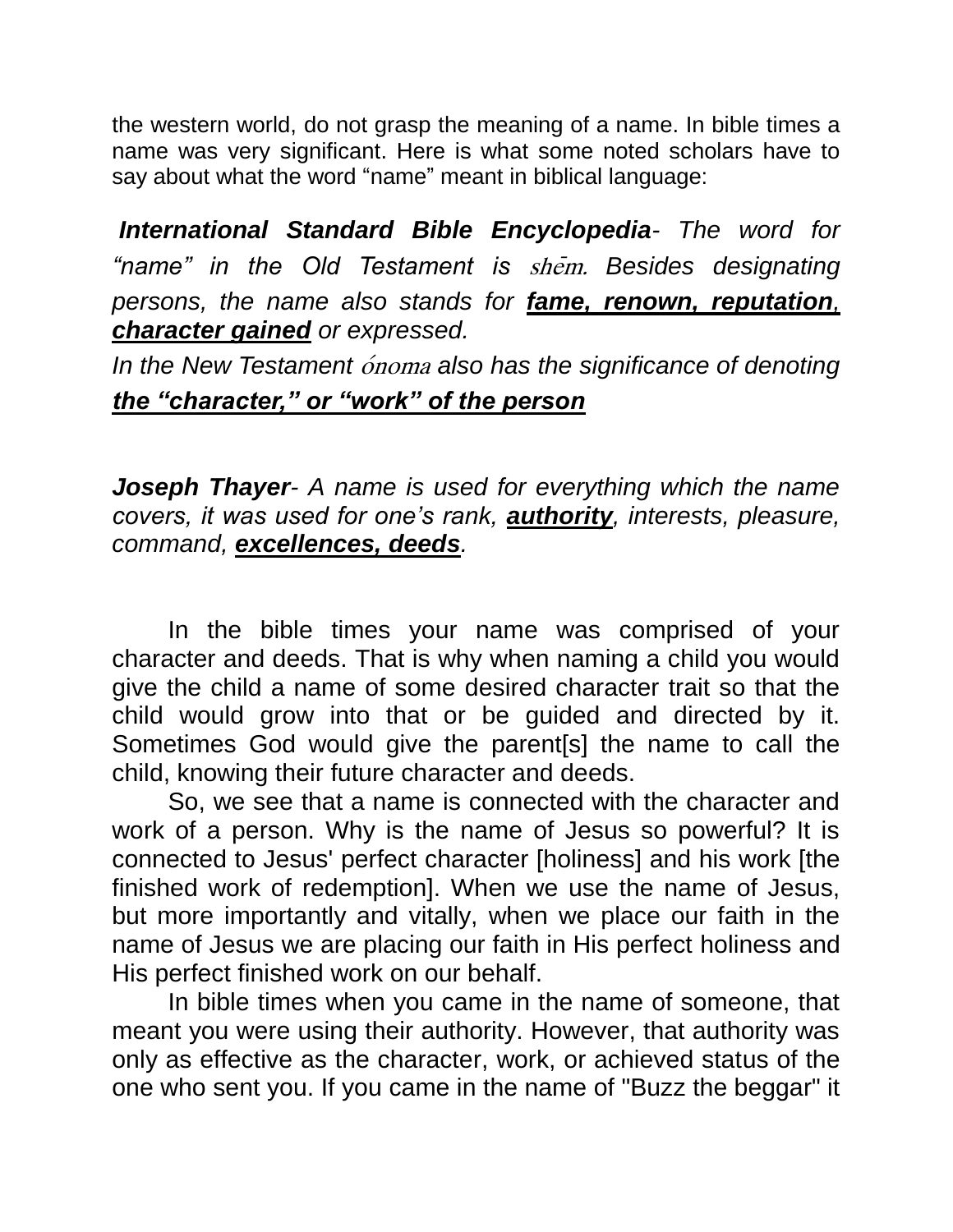would not get you much! His character and work was that of a two bit bum. When we pray in the name of Jesus we are using His authority, but His authority is based upon His perfect character and His perfect finished work. The power and authority in a name was based upon reputation and reputation is based upon deeds. The name of the Lord Jesus is powerful because of what He has done at Calvary and His rising from the dead. When we come to God we are to come in the name of Jesus. When we do, we come in all of what Jesus finished work has accomplished and means to the Father. That is why I do not come before God in my own name, Rick. I would then be coming based upon my character and deeds. Believe me, if you are dying of some grievous disease you would not want me to pray for your healing in my name! That would be a sure death sentence! I am a great guy, but my character and deeds are flawed. I am a flawed individual! Do not laugh or judge- you are too!

What Peter had, we all have been given. We all have been given the name of Jesus. This encapsulates the character and finished work of Jesus. **However, Peter had something much more necessary than just the name of Jesus, which many Christians do not possess today. He had FAITH in the name of Jesus.** That is what healed the beggar beside the road. [His name might have been Buzz.]

We need to have the same thing to see the miracle working power of God go to work in the natural realm we live in. Faith in the name [character and finished work] of Jesus will release the power of the Holy Spirit to act based upon the finished work of Jesus and break the yoke of sin, sickness, lack, and oppression.

Act 3:12 And when Peter saw *it*, he answered unto the people, Ye men of Israel, why marvel ye at this? or why look ye so earnestly on us, **as though by our own power or holiness we had made this man to walk?**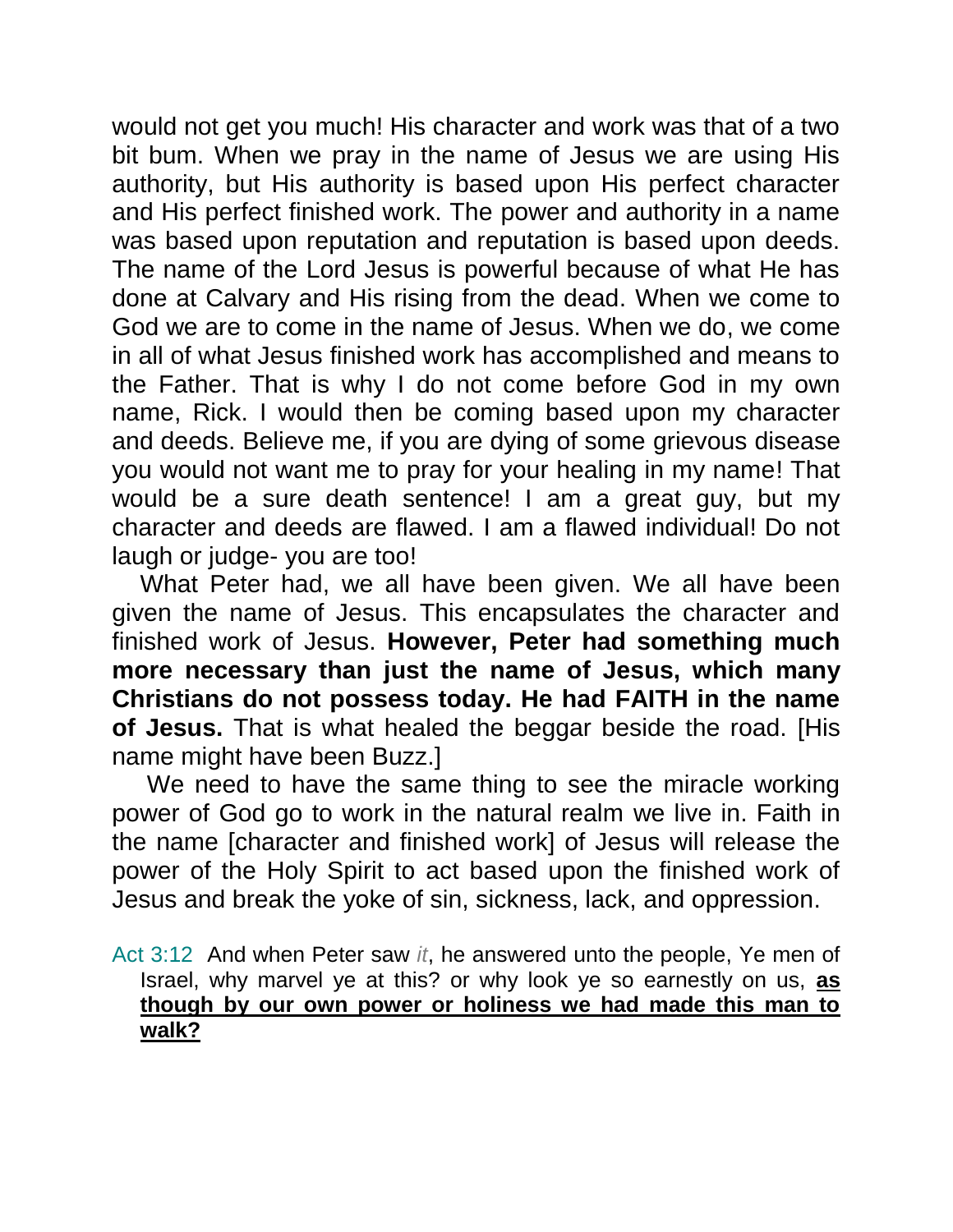Peter said that the beggar was not healed because of his own holiness. He did not pray for the man in the name of Peter. We all know Peter's character and his deeds! It was not Peter's holiness and good works that healed the man; it was the holiness and perfect work of Jesus, and faith in that work, that healed the man! It is vital to understand what is in a name.

We must connect the name of Jesus with His perfect holiness and His perfect finished work on our behalf. Every time we pray or command in the name of Jesus, we are praying and commanding based upon the authority, holiness, and finished work of Jesus. That is why when we pray for things that are outside the character, will, and what Jesus died for, we are not actually praying in the name of Jesus, even if we say, "in the name of Jesus" at the end of our prayers! **Also, If we do not have faith in the perfect holiness of Jesus and His finished work on our behalf as being the basis for God's answering our prayers, then we are not praying in the name of Jesus, even if we slap on "in the name of Jesus" to the end of our prayers.** So many Christians are saying the phrase, "in Jesus' name" but they are not experiencing the power that is in the name of Jesus. It is because they do not understand the name of Jesus and what it is based upon. Often Christians pray using the name of Jesus, but they really are trusting in their own performance [trusting in their own obedience and holiness] as the basis for God answering their prayers. This is actually despising the name of Jesus! We must use the name of Jesus, but most importantly, we must use faith in the name of Jesus and we will see the promises of Jesus realized.

I have listed below many scriptures that speak of the name of the Lord and its power. Meditate on these. This name is powerful because of the Lord Jesus' finished work and perfect holiness.

**Exo 34:5** And the LORD descended in the cloud, and stood with him there, and **proclaimed the name of the LORD.**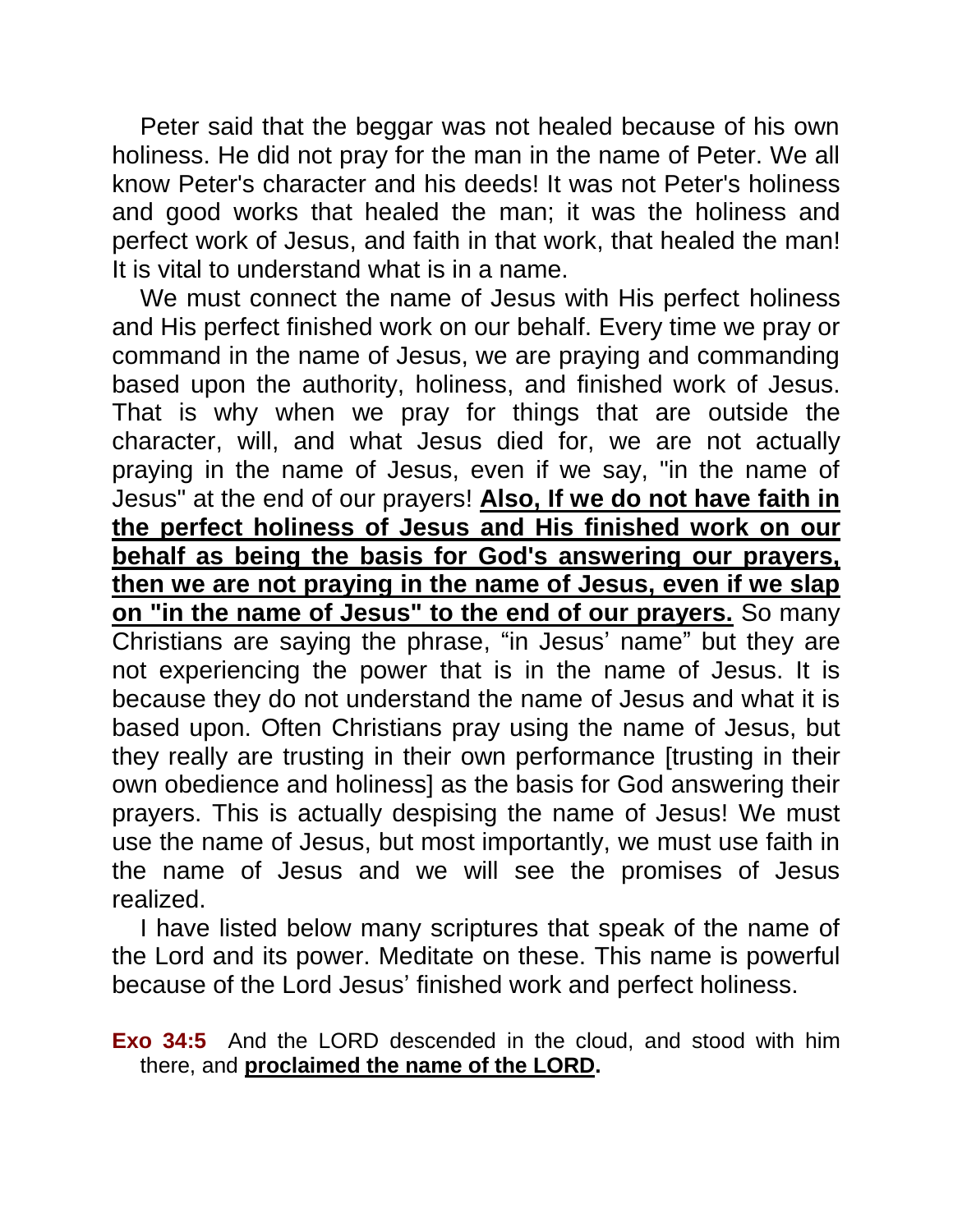- Exo 34:6 And the LORD passed by before him, and proclaimed, The LORD, The LORD God, merciful and gracious, longsuffering, and abundant in goodness and truth,
- Exo 34:7 Keeping mercy for thousands, forgiving iniquity and transgression and sin, and that will by no means clear *the guilty*; visiting the iniquity of the fathers upon the children, and upon the children's children, unto the third and to the fourth *generation*.
- Psa 9:10 And they that **know thy name** will put their trust in thee: for thou, LORD, hast not forsaken them that seek thee.
- Psa 20:1 <To the chief Musician, A Psalm of David.> The LORD hear thee in the day of trouble; **the name of the God of Jacob** defend thee;
- Psa 20:5 We will rejoice in thy salvation, and **in the name of our God** we will set up *our* banners: the LORD fulfil all thy petitions.
- Psa 20:7 Some *trust* in chariots, and some in horses: but we will **remember the name of the LORD our God**.
- Psa 23:3 He restoreth my soul: he leadeth me in the paths of righteousness **for his name's sake**.
- Psa 25:11 **For thy name's sake**, O LORD, pardon mine iniquity; for it *is* great.
- Psa 29:2 Give unto the LORD the glory **due unto his name**; worship the LORD in the beauty of holiness.
- Psa 44:5 Through thee will we push down our enemies: **through thy name** will we tread them under that rise up against us.
- Psa 89:16 **In thy name** shall they rejoice all the day: and in thy righteousness shall they be exalted.
- Psa 105:1 O give thanks unto the LORD; **call upon his name**: make known his deeds among the people.
- Psa 106:8 Nevertheless he saved them **for his name's sake**, that he might make his mighty power to be known.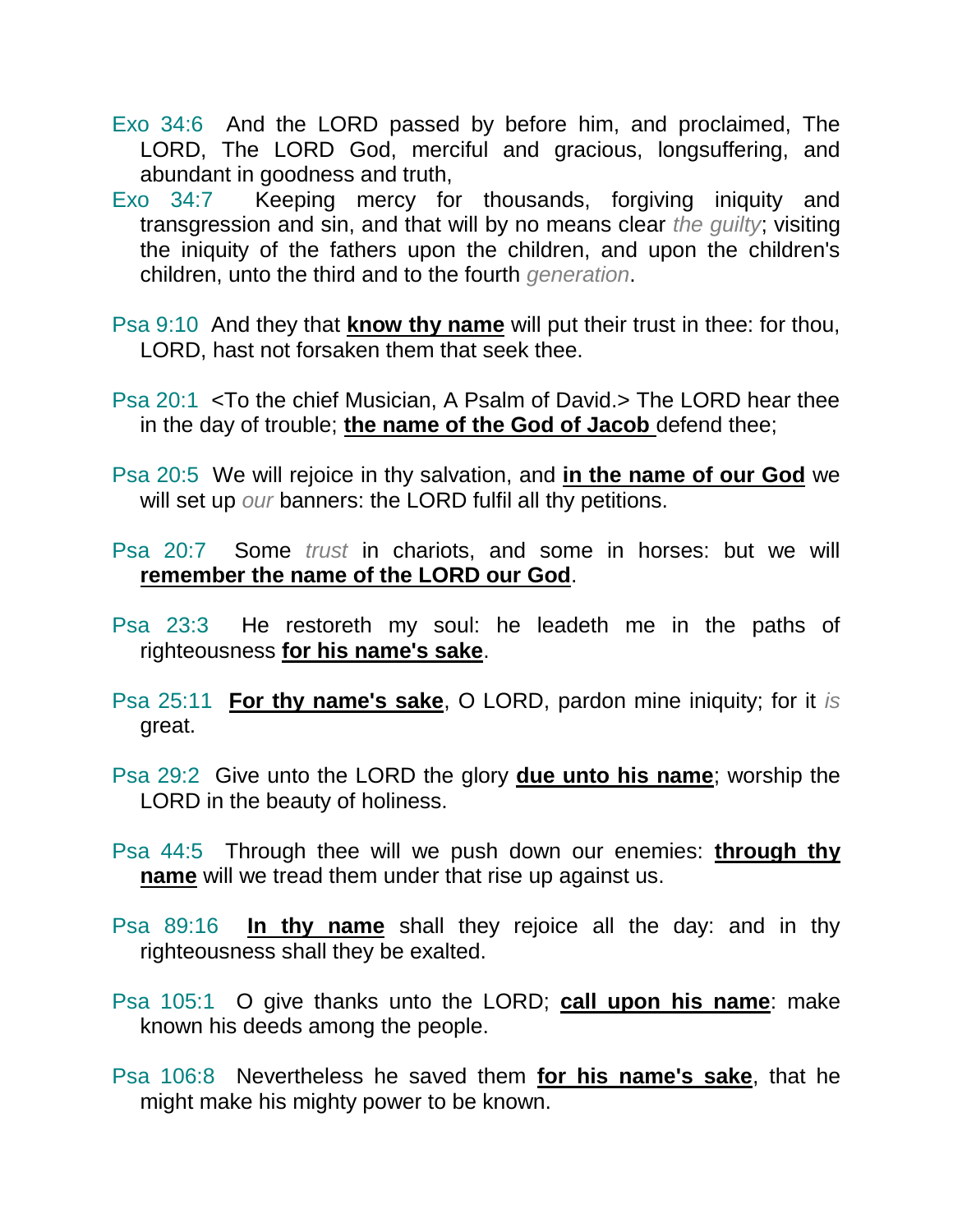- Psa 115:1 Not unto us, O LORD, not unto us, but **unto thy name** give glory, for thy mercy, *and* for thy truth's sake.
- Psa 116:13 I will take the cup of salvation, and call upon **the name of the LORD.**
- Psa 118:10 All nations compassed me about: but **in the name of the LORD** will I destroy them.
- Psa 124:8 Our help *is* **in the name of the LORD**, who made heaven and earth.
- Psa 135:13 **Thy name**, O LORD, *endureth* for ever; *and* thy memorial, O LORD, throughout all generations.
- Psa 143:11 Quicken me, O LORD, **for thy name's sake**: for thy righteousness' sake bring my soul out of trouble.

Pro 18:10 The **name of the Lord** *is* a strong tower; The righteous run to it and are safe.

- Act 2:21 And it shall come to pass, *that* whosoever shall call on **the name of the Lord** shall be saved.
- Act 2:38 Then Peter said unto them, Repent, and be baptized every one of you **in the name of Jesus Christ** for the remission of sins, and ye shall receive the gift of the Holy Ghost.
- Act 4:12 Neither is there salvation in any other: for there is **none other name** under heaven given among men, whereby we must be saved.
- Act 9:15 But the Lord said unto him, Go thy way: for he is a chosen vessel unto me, to **bear my name** before the Gentiles, and kings, and the children of Israel:
- Act 10:43 To him give all the prophets witness, that **through his name** whosoever believeth in him shall receive remission of sins.